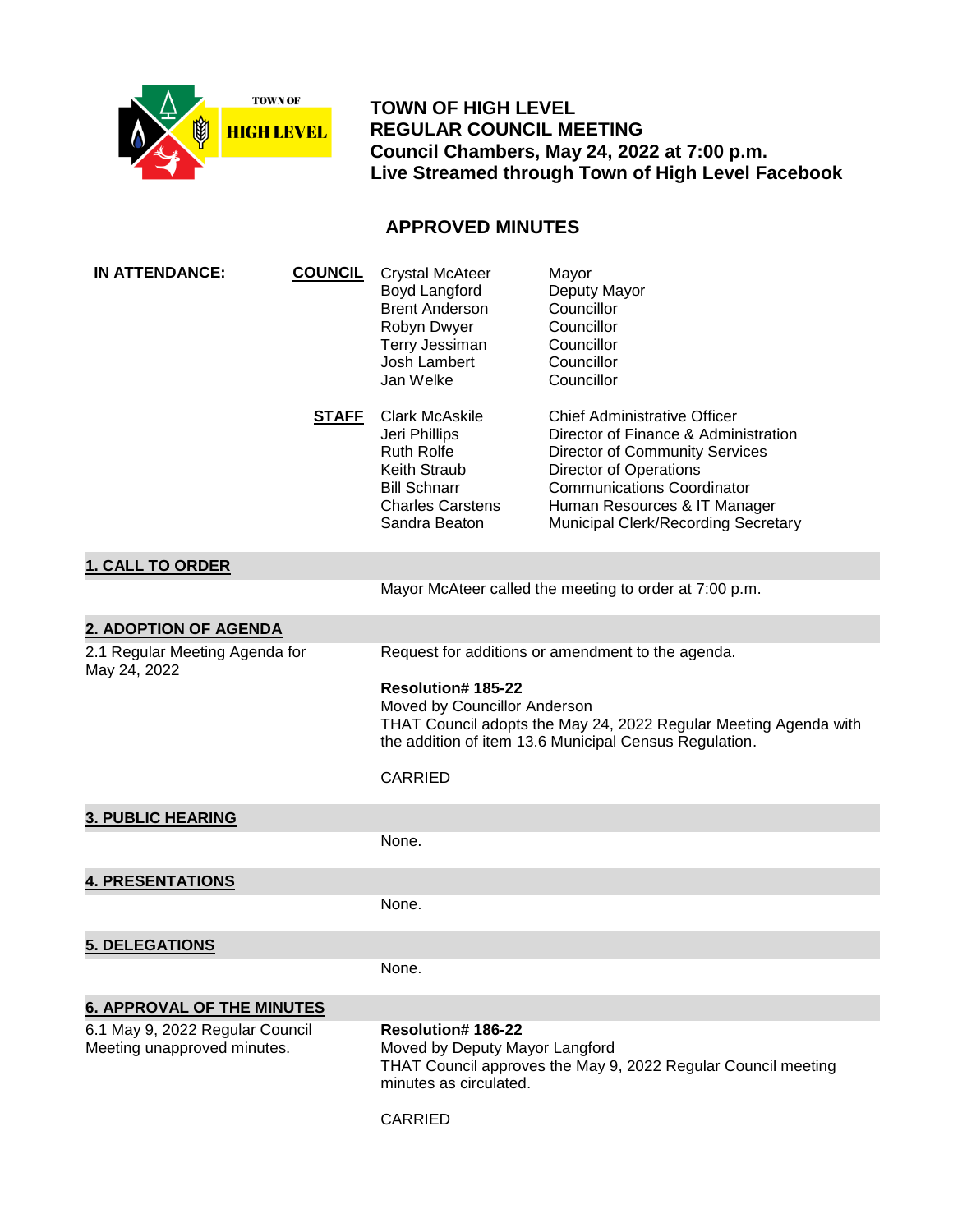| 6.2 May 11, 2022 Special meeting<br>unapproved minutes                                                                                      | <b>Resolution#187-22</b><br>Moved by Councillor Dwyer<br>THAT Council approves the May 11, 2022 Special Council meeting<br>minutes of as circulated.<br><b>CARRIED</b>                                                                                                                                                                                                                                                                                                                                                                                                                  |
|---------------------------------------------------------------------------------------------------------------------------------------------|-----------------------------------------------------------------------------------------------------------------------------------------------------------------------------------------------------------------------------------------------------------------------------------------------------------------------------------------------------------------------------------------------------------------------------------------------------------------------------------------------------------------------------------------------------------------------------------------|
| <b>7. DELEGATION BUSINESS</b>                                                                                                               |                                                                                                                                                                                                                                                                                                                                                                                                                                                                                                                                                                                         |
|                                                                                                                                             | None.                                                                                                                                                                                                                                                                                                                                                                                                                                                                                                                                                                                   |
| <b>8. MAYOR'S REPORT</b>                                                                                                                    |                                                                                                                                                                                                                                                                                                                                                                                                                                                                                                                                                                                         |
| 8.1 Mayor's report                                                                                                                          | May 10 - 24, 2022<br>May 09 - Interview with Global TV re the 3rd Anniversary of the Chuck<br>Egg Creek fire<br>May 09 - Interview with 630 CHED Radio Station<br>May 09 - Interview with CBC Radio<br>May 10 - Interview with Canadian Press<br>May 11 - Real Talk with Ryan Jespersen<br>May 11 - CBC (French) channel<br>May 12 - CBC, Julia Long<br>May 17 - Strategic Planning<br>May 22 - Edmonton Journal released 'Opinion editorial'<br><b>Resolution#188-22</b><br>Moved by Councillor Jessiman<br>THAT Council accepts the Mayor's report for information.<br><b>CARRIED</b> |
| <b>9. COUNCIL COMMITTEE REPORTS</b>                                                                                                         |                                                                                                                                                                                                                                                                                                                                                                                                                                                                                                                                                                                         |
| 9.1 Committee reports on which<br>Councillors are appointed:<br>• Deputy Mayor Langford<br>• Councillor Anderson<br><b>Councillor Dwyer</b> | Deputy Mayor Langford:<br>May 11 - Special Council Meeting<br>May 11 - Elected Official Education Program (EOEP), last course                                                                                                                                                                                                                                                                                                                                                                                                                                                           |

- Councillor Jessiman
- Councillor Lambert
- Councillor Welke
- May 11 Elected Official Education Program (EOEP), last course delivery re *Council's Role in Service Delivery*
- May 12 EOEP, 1st session in *Land Use and Development*
- May 18 Regional Economic Development Initiative Board meeting
- May 19 EOEP, 2nd session in *Land Use and Development*
- May 19 Mackenzie Regional Waste Management Commission

Councillor Anderson:

- May 11 Special Council Meeting
- May 17 Strategic Planning

Councillor Dwyer:

May 10-11 – AB Crime Prevention Conference in Canmore

May 11 – Special Council Meeting

May 17 – Strategic Planning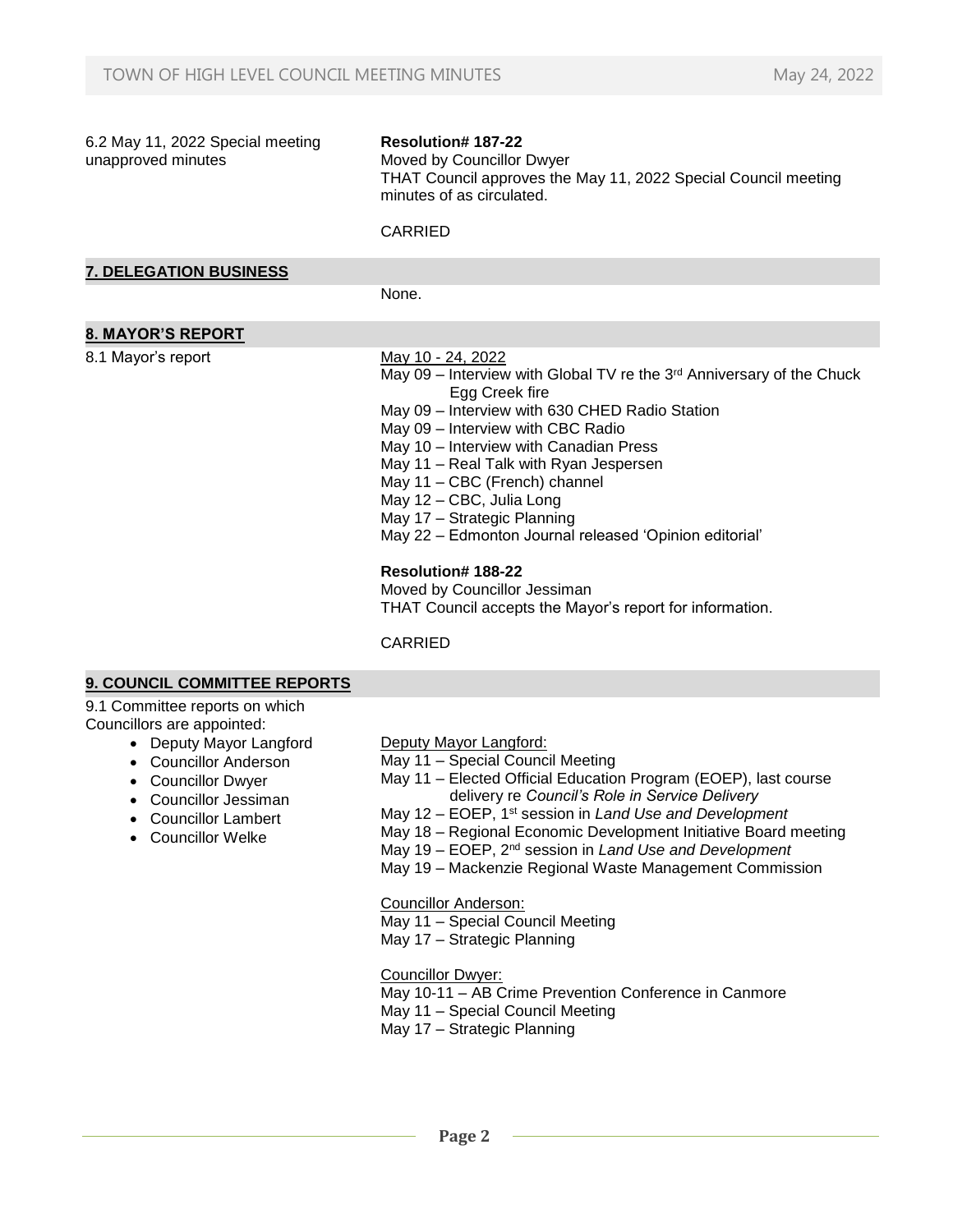|                                                               | Councillor Jessiman:<br>May 11 - Special Council Meeting<br>May 11 - High Level Community Policing Society<br>May 17 - Strategic Planning                                                                                                                                  |
|---------------------------------------------------------------|----------------------------------------------------------------------------------------------------------------------------------------------------------------------------------------------------------------------------------------------------------------------------|
|                                                               | <b>Councillor Lambert:</b><br>May 11 - Special Council Meeting<br>May 17 - Strategic Planning                                                                                                                                                                              |
|                                                               | Councillor Welke:<br>May 17 - Strategic Planning                                                                                                                                                                                                                           |
|                                                               | <b>Resolution#189-22</b><br>Moved by Councillor Lambert<br>THAT Council accepts the Councillor Committee reports for<br>information.                                                                                                                                       |
|                                                               | <b>CARRIED</b>                                                                                                                                                                                                                                                             |
| <b>10. ADMINISTRATIVE REPORTS</b>                             |                                                                                                                                                                                                                                                                            |
| 10.1 Council's Action List                                    | Resolution# 190-22<br>Moved by Deputy Mayor Langford<br>THAT Council accepts the Action List for information.                                                                                                                                                              |
|                                                               | <b>CARRIED</b>                                                                                                                                                                                                                                                             |
| 10.2 Capital Projects Status Report                           | <b>Resolution# 191-22</b><br>Moved by Councillor Anderson<br>THAT Council accepts the Capital Projects Status Report for<br>information.                                                                                                                                   |
|                                                               | <b>CARRIED</b>                                                                                                                                                                                                                                                             |
| 10.3 Events Listing                                           | <b>Resolution# 192-22</b><br>Moved by Councillor Jessiman<br>THAT Council accepts the Events Listing for information.                                                                                                                                                      |
|                                                               | <b>CARRIED</b>                                                                                                                                                                                                                                                             |
| <b>11. ADMINISTRATIVE INQUIRIES</b>                           |                                                                                                                                                                                                                                                                            |
|                                                               | None.                                                                                                                                                                                                                                                                      |
| <b>12. OLD BUSINESS</b>                                       |                                                                                                                                                                                                                                                                            |
|                                                               | None.                                                                                                                                                                                                                                                                      |
| <b>13. NEW BUSINESS</b>                                       |                                                                                                                                                                                                                                                                            |
| 13.1 RFD: 2021 Grants in Place of<br>Taxes (GIPOT) Write-offs | <b>Resolution# 193-22</b><br>Moved by Councillor Welke<br>THAT Council authorize the write off amount of \$37,942.08 for the<br>provincial government's grants in place of taxes (GIPOT); \$8,256.67<br>for the 2020 tax year ending December 31, 2020 and \$29,685.41 for |
|                                                               |                                                                                                                                                                                                                                                                            |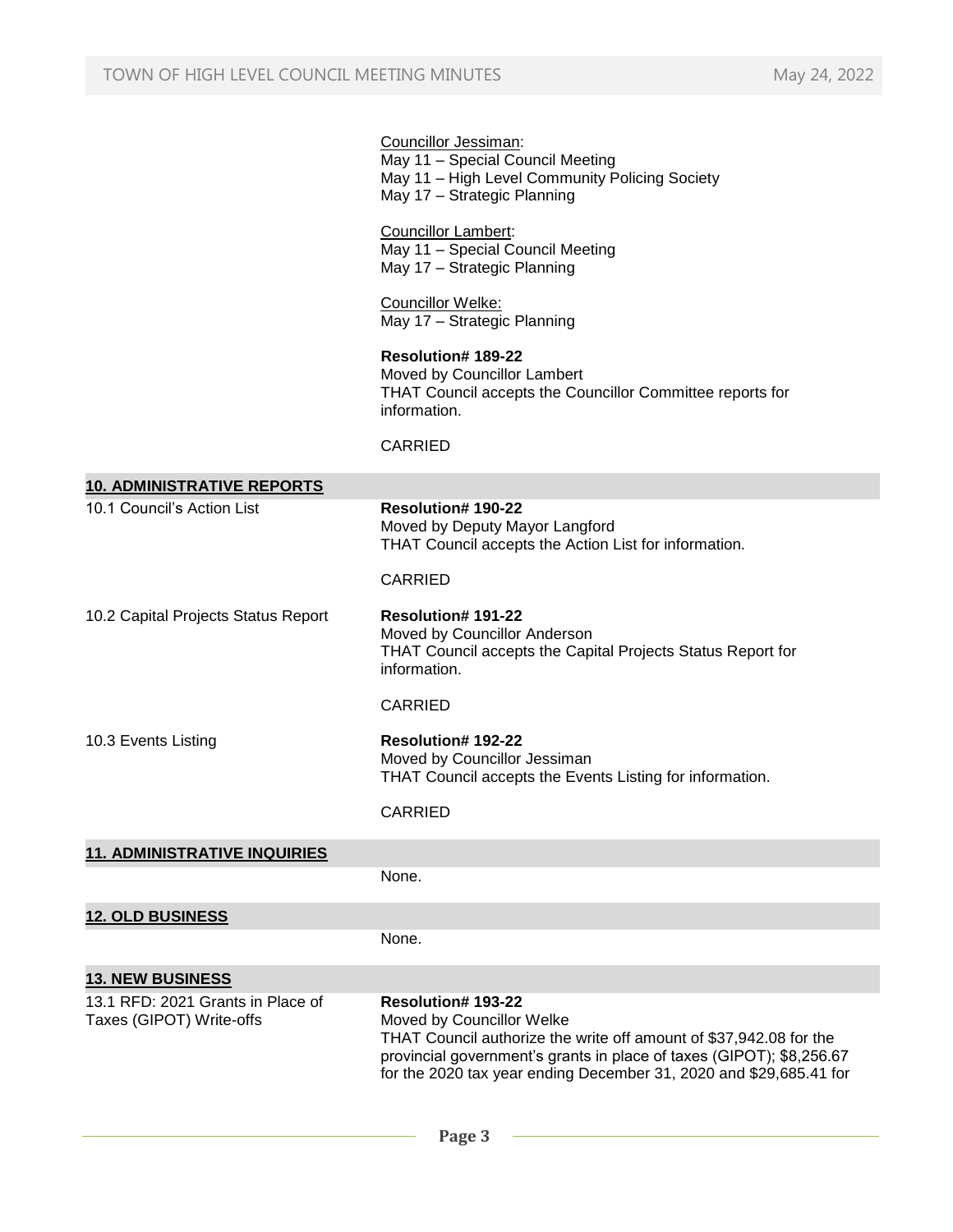the 2021 tax year ending December 31, 2021.

## CARRIED

## 13.2 RFD: 2022 Property Tax Recovery Public Auction Reserve Bids and Conditions Reserve Bid

## **Resolution# 194-22**

Moved by Deputy Mayor Langford THAT Council table the 2022 Property Tax Recovery Public Auction and Conditions Reserve Bid to the June 15, 2022 Committee of the Whole meeting.

## CARRIED

## **Resolution# 195-22**

**Resolution# 196-22** Moved by Councillor Welke

Moved by Deputy Mayor Langford THAT Council adopt Debt Management Policy 268-22 as presented.

THAT Council appoint Adam Kent, Michael Chandler, and Brian Wishak to the High Level Film Industry Task Force until the next

## CARRIED

CARRIED

13.4 RFD: Film Industry Task Force, public member appointment - From the May 16, 2022 CoW Mtg.

13.3 Debt Management Policy 268-22

- From the May 16, 2022 CoW Mtg.

Draft

13.5 RFD: Tourism Relief Fund **Resolution# 197-22**

Organizational Meeting.

Moved by Councillor Jessiman THAT Council rescind resolution 392-21 made November 8, 2021 to approve the application for \$133,000 for Tourism Relief Funding with the commitment of 50% from the municipality for \$66,500 to come from Tourism Improvement Fee Reserve Fund.

## **CARRIED**

## **Resolution# 198-22**

Moved by Councillor Dwyer THAT Council approve \$100,000 toward the Museum History Walk to be expensed from the Tourism Improvement Fee Reserve Fund.

## CARRIED

## **Resolution# 199-22**

Moved by Councillor Lambert THAT Council approve a joint application for Tourism Relief Funding with the High Level Native Friendship Centre (HLNFC) for \$500,000 for the development of the HLNFC Cultural Park and adjoining Museum History Walk.

CARRIED